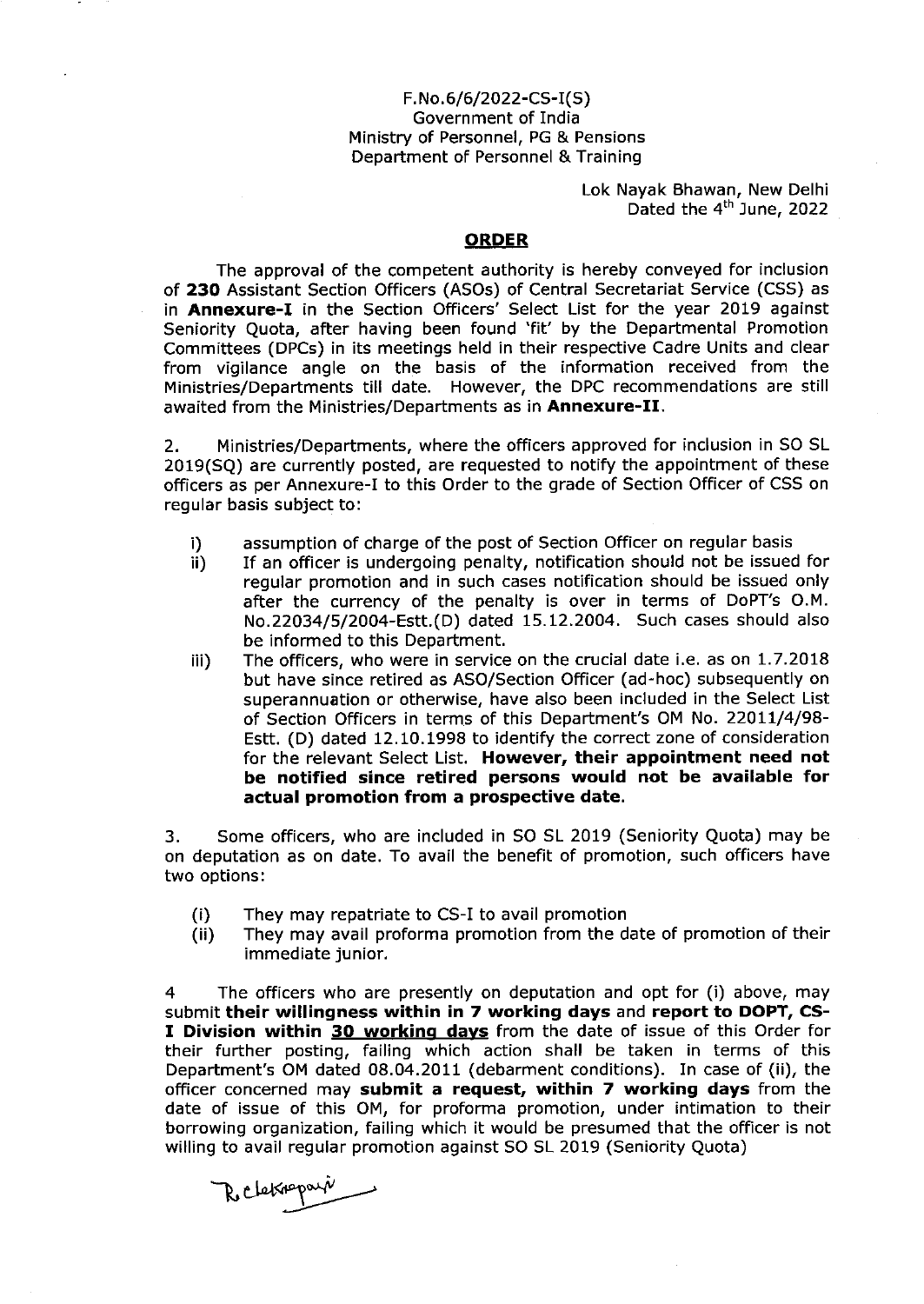5. It may also be brought out clearly in the Notification/appointment orders that the appointment of the officers shall be subject to the outcome of the following Court cases and also subject to any other order passed by any competent courts in any other connected matters:

- (i) Civil Appeal No.629/2022 in Hon'ble Supreme Court of India and connected matters (Jarnail Singh batch of cases).
- (ii) Matters relating to seniority, promotion etc in SO/ASO grade, if any, filed in any competent court till date

6. In terms of Rule 2 (c) (iii) of CSS Rules, approved service in respect of the officers included in SO SL 2019(SQ) will count from  $1<sup>st</sup>$  July 2019. However, in terms of DPC guidelines, promotions are effective from a prospective date only and no notional fixation of pay from a date prior to the date of actual promotion shall be allowed.

7, <sup>A</sup>copy of the promotion order issued in respect of the above officers may invariably be endorsed to this Department for record on the same day at harinarayan.mp14@nic.in. The cadre units are also requested to furnish the information in this regard to this Department (CS-I Division) by 10.06.2022 positively in the enclosed proforma.

8. Promotion of officers may please be updated by the cadre units concerned in the Web Based Cadre Management System.

9. The Select List 2019 (SQ) shall be finalized upon receipt of DPC recommendations from all Cadre Units and this order does not convey/confer any seniority and the same will be issued later.

Encl: <u>As above.</u><br>R'Cletarpaujo (R. Chakrapani) Under Secretary to the Government of India **图 24624046** 

To

- Director/Deputy Secretary (Admn./Estt.) of all Ministries/Departments concerned (through DOPT'S web-site) 1
- Officers concerned (through DOPT's web-site) 2.
- SO(A), CS-I, DOPT 3
- Hindi Section, DOPT for Hindi version 4
- Guard File 5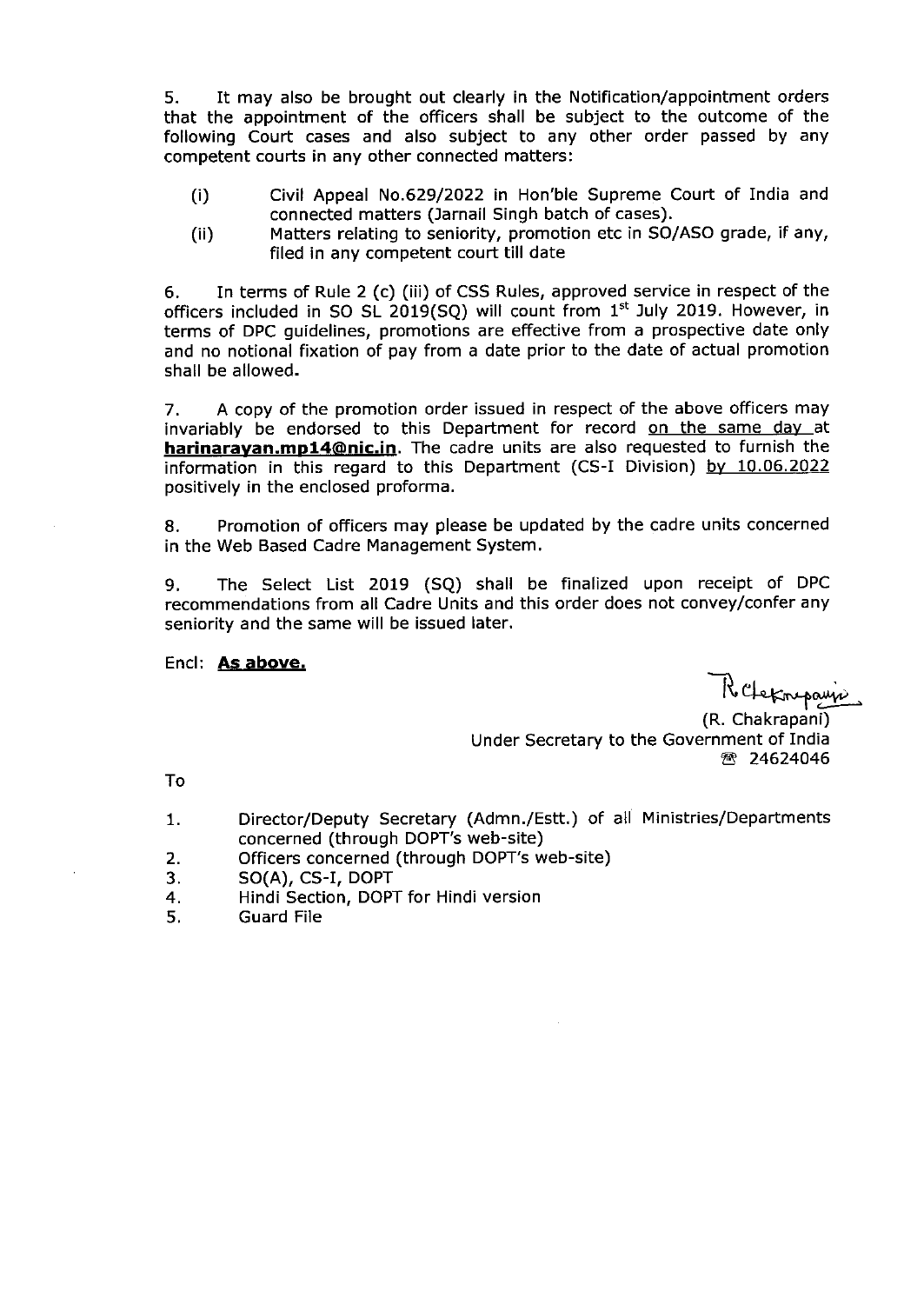| SI.No.                  | Name                     | <b>DOB</b> | Cat       | <b>CSLAG</b> | <b>Present Cadre</b>  |  |  |
|-------------------------|--------------------------|------------|-----------|--------------|-----------------------|--|--|
| 1                       | Meghna Mukherjee         | 16-Apr-86  | Gen       | 2010/2       | Agriculture           |  |  |
| $\overline{\mathbf{c}}$ | Suman jakhar             | 21-Aug-86  | Gen       | 2010/99      | Agriculture           |  |  |
| 3                       | Shyam Pratap Mishra      | 15-Dec-85  | Gen       | 2010/167     | <b>Agriculture</b>    |  |  |
| 4                       | Shreyasi Pande           | 01-Nov-86  | Gen       | 2010/192     | <b>Agriculture</b>    |  |  |
| 5                       | Surjeet Kumar            | 17-Oct-79  | Gen       | 2010/203     | <b>Agriculture</b>    |  |  |
| 6                       | Rakesh Kumar             | 25-Dec-86  | Gen       | 2010/210     | Agriculture           |  |  |
| 7                       | Vijay Kumar              | 19-Aug-76  | Gen       | 2010/303     | <b>Agriculture</b>    |  |  |
| 8                       | Jitendra Kumar Meena     | 01-Jul-87  | <b>ST</b> | 2010/542     | Agriculture           |  |  |
| 9                       | <b>Hiranmoy Kar</b>      | 20-Oct-84  | Gen       | 2010/14      | Civil Aviation        |  |  |
| 10                      | Prateek Bajpai           | 24-Jun-87  | Gen       | 2010/147     | Civil Aviation        |  |  |
| 11                      | Mukta Anthwal            | 03-Jun-87  | Gen       | 2010/156     | Civil Aviation        |  |  |
| 12                      | Gayatri P V              | 05-Mar-87  | Gen.      | 2010/160     | Civil Aviation        |  |  |
| 13                      | Vikas Kumar Dubey        | 24-Dec-86  | Gen       | 2010/164     | Civil Aviation        |  |  |
| 14                      | Krishna Kumar Singh      | 28-Nov-85  | Gen       | 2010/190     | Civil Aviation        |  |  |
| 15                      | Kamal Kishore Acharya    | 31-May-85  | Gen       | 2010/194     | Civil Aviation        |  |  |
| 16                      | Ravi Shekhar             | 15-Aug-88  | Gen       | 2010/218     | <b>Civil Aviation</b> |  |  |
| 17                      | Abhishek Lall            | 14-Nov-85  | Gen       | 2010/292     | Civil Aviation        |  |  |
| 18                      | Surjeet Kumar Das        | 12-Feb-82  | Gen       | 2010/318     | <b>Civil Aviation</b> |  |  |
| 19                      | <b>Arun Dabas</b>        | 15-Jul-86  | Gen       | 2010/54      | Commerce              |  |  |
| 20                      | Geeta Rani               | 01-Apr-85  | Gen       | 2010/94      | Commerce              |  |  |
| 21                      | Neha Dheeman             | 12-Mar-89  | Gen       | 2010/123     | Commerce              |  |  |
| 22                      | Jaykeshaw Kumar          | 11-Mar-86  | Gen       | 2010/143     | Commerce              |  |  |
| 23                      | Priyanka Jose            | 18-Jan-88  | Gen       | 2010/220     | Commerce              |  |  |
| 24                      | Aashish Chhawal          | 20-Jul-89  | ST        | 2010/443     | Commerce              |  |  |
| 25                      | <b>Babu Lal Meena</b>    | 08-Sep-82  | <b>ST</b> | 2010/527     | Commerce              |  |  |
| 26                      | Parna Sahana             | 10-Jun-84  | Gen       | 2010/44      | Culture               |  |  |
| 27                      | Goutam Malhotra          | 14-Jul-79  | Gen       | 2010/72      | Culture               |  |  |
| 28                      | <b>Vikas</b>             | 02-Oct-81  | Gen       | 2010/215     | Defence               |  |  |
| 29                      | Manoj Kumar Shaw         | 08-Sep-80  | Gen       | 2010/230     | Defence               |  |  |
| 30                      | Parveen                  | 10-Dec-87  | Gen       | 2010/263     | Defence               |  |  |
| 31                      | Tarun                    | 23-Dec-82  | SC        | 2010/484     | <b>DONER</b>          |  |  |
| 32                      | Vinay Kumar<br>Ł         | 19-Aug-84  | Gen       | 2010/8       | DOP&T                 |  |  |
| 33                      | Awanish Kumar Mishra     | 01-Jul-83  | Gen       | 2010/39      | DOP&T                 |  |  |
| 34                      | <b>Bulle Sunil Kumar</b> | 20-May-87  | Gen       | 2010/122     | DOP&T                 |  |  |
| 35                      | Jitesh Kumar Gupta       | 05-Jan-86  | Gen       | 2010/139     | DOP&T                 |  |  |
| 36                      | Soumalya Banerjee        | 26-Nov-86  | Gen       | 2010/142     | DOP&T                 |  |  |
| 37                      | Subhash Pandey           | 16-Mar-84  | Gen       | 2010/144     | DOP&T                 |  |  |
| 38                      | Soumyadip Pandit         | 26-Mar-84  | Gen       | 2010/154     | DOP&T                 |  |  |
| 39                      | Pawan                    | 21-Aug-86  | Gen       | 2010/170     | DOP&T                 |  |  |
| 40                      | Ankur Agrawal            | 19-Aug-87  | Gen       | 2010/172     | DOP&T                 |  |  |
| 41                      | Sandeep Kumar            | 08-Sep-88  | Gen       | 2010/175     | DOP&T                 |  |  |
| 42                      | Preeti Singh Shishodia   | 28-Jun-86  | Gen       | 2010/176     | DOP&T                 |  |  |
| 43                      | Avijit Pal               | 21-Jan-87  | Gen       | 2010/186     | DOP&T                 |  |  |
| 44                      | Shashank Srivastwa       | 30-Apr-78  | Gen       | 2010/191     | DOP&T                 |  |  |
| 45                      | Ashish Kumar Verma       | 03-Apr-80  | Gen       | 2010/216     | DOP&T                 |  |  |
| 46                      | Narender Singh           | 25-Dec-84  | Gen       | 2010/226     | DOP&T                 |  |  |
| 47                      | Amit Upadhyay            | 10-Feb-87  | Gen       | 2010/235     | DOP&T                 |  |  |
| 48                      | Pankaj Kumar Jha         | 06-Apr-85  | Gen       | 2010/247     | DOP&T                 |  |  |

## ANNEXURE-l to order No.6/6/2022-cs-r(s) dated 04.06.2022

Rechteronie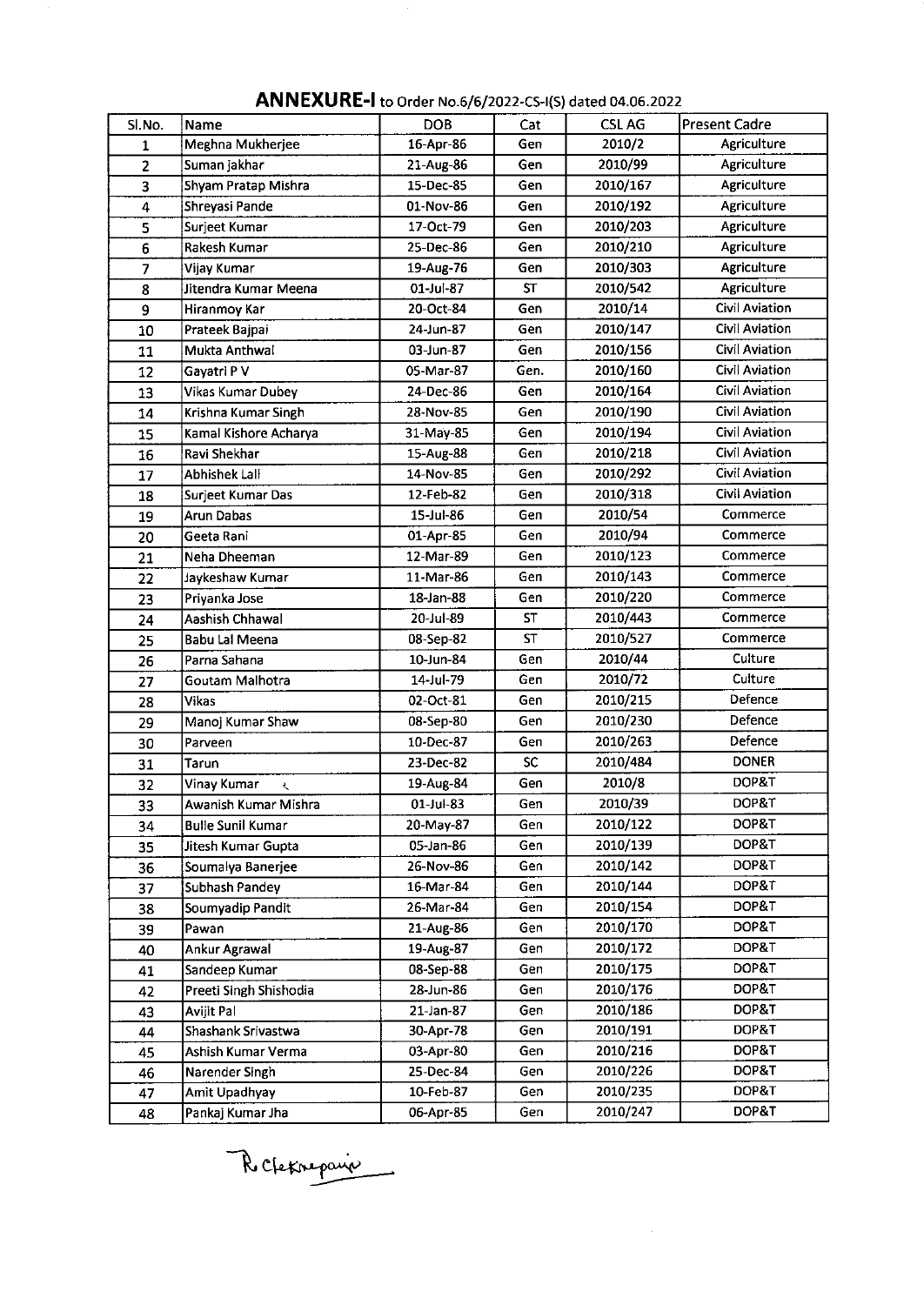| SI.No. | Name                         | <b>DOB</b> | Cat       | <b>CSLAG</b> | <b>Present Cadre</b> |
|--------|------------------------------|------------|-----------|--------------|----------------------|
| 49     | Ravindra Kumar Yadav         | 02-Apr-84  | Gen       | 2010/250     | DOP&T                |
| 50     | Pankaj Kumar                 | 14-Jul-81  | Gen       | 2010/267     | DOP&T                |
| 51     | Micheal Raj S                | 06-Jun-85  | Gen       | 2010/274     | DOP&T                |
| 52     | Satyam Srivastava            | 20-Jul-89  | Gen       | 2010/275     | DOP&T                |
| 53     | Chintan Puri                 | 25-Jun-84  | Gen       | 2010/280     | DOP&T                |
| 54     | Sabyasachi Pande             | 14-Sep-83  | Gen       | 2010/282     | DOP&T                |
| 55     | Harish Kumar                 | 02-Oct-88  | Gen       | 2010/302     | DOP&T                |
| 56     | Rahul Kumar Sinha            | 05-Jun-87  | Gen       | 2010/312     | DOP&T                |
| 57     | Gopal Biswas                 | 02-May-85  | <b>SC</b> | 2010/479     | DOP&T                |
| 58     | Raju Chowdhury               | 10-Aug-79  | SC        | 2010/515     | DOP&T                |
| 59     | Sandeep Doley                | 31-May-78  | <b>ST</b> | 2010/506     | DOP&T                |
| 60     | Hemraj Meena                 | 21-Jun-85  | <b>ST</b> | 2010/530     | DOP&T                |
| 61     | Rahul Handa                  | 05-Aug-86  | Gen       | 2010/112     | <b>DPIIT</b>         |
| 62     | Kumar Gaurav                 | 25-Jan-88  | Gen       | 2010/315     | <b>DPIIT</b>         |
| 63     | Balaji N                     | 22-Sep-85  | Gen       | 2010/11      | <b>DWS</b>           |
| 64     | Krishanu Mukherjee           | 20-Sep-83  | Gen       | 2010/16      | <b>DWS</b>           |
| 65     | Shashwat Pratap              | 13-Dec-86  | Gen       | 2010/83      | <b>DWS</b>           |
| 66     | Yaurav                       | 09-Oct-86  | Gen       | 2010/104     | <b>DWS</b>           |
| 67     | Sumit Jha                    | 14-Sep-85  | Gen       | 2010/212     | <b>DWS</b>           |
| 68     | Om Prakash                   | 28-Feb-81  | Gen       | 2010/278     | <b>DWS</b>           |
| 69     | Sanchit Aggarwal             | 09-Aug-88  | Gen       | 2010/19      | Education            |
| 70     | Vishal Kumar Gupta           | 09-Mar-83  | Gen       | 2010/30      | Education            |
| 71     | Vipin Kumar Bhargava         | 22-Jun-84  | Gen       | 2010/75      | Education            |
| 72     | Mohammed Aamir               | 15-Jul-78  | Gen       | 2010/76      | Education            |
| 73     | Devendra Chaudhary           | 19-Oct-84  | Gen       | 2010/108     | Education            |
| 74     | Satish Kumar Singh           | 05-Apr-84  | Gen       | 2010/115     | Education            |
| 75     | Saurabh Mukherjee            | 07-May-85  | Gen       | 2010/124     | Education            |
| 76     | Darpan Banerjee              | 11-Jun-87  | Gen       | 2010/128     | Education            |
| 77     | Abhishek Chaturvedi          | 24-Sep-83  | Gen       | 2010/148     | Education            |
| 78     | Sameer Bakshi                | 11-Aug-87  | Gen       | 2010/151     | Education            |
| 79     | Ravi Ranjan                  | 24-Nov-84  | Gen       | 2010/162     | Education            |
| 80     | Suneet Kumar Dwivedi         | 05-Jul-86  | Gen       | 2010/200     | Education            |
| 81     | Sajjad Hasan Masood          | 07-Dec-85  | Gen       | 2010/271     | Education            |
| 82     | Swarna Kamal Garg            | 07-Jan-84  | Gen       | 2010/272     | Education            |
| 83     | Jyoti Ranjan                 | 25-Dec-83  | Gen       | 2010/298     | Education            |
| 84     | Ravi Kumar                   | 23-Aug-83  | Gen       | 2010/300     | Education            |
| 85     | Krishna Kant                 | 01-Feb-85  | Gen       | 2010/316     | Education            |
| 86     | Amit Bangarwal               | 03-Sep-83  | SC        | 2010/348     | Education            |
| 87     | Narender Nirapure            | 27-Sep-79  | <b>SC</b> | 2010/490     | Education            |
| 88     | Raman Khanna                 | 30-Nov-85  | Gen       | 2010/119     | Env. & Forests       |
| 89     | Manish Kumar Shrivastava     | 21-Aug-81  | Gen       | 2010/202     | Env. & Forests       |
| 90     | Abhimanyu Kumar Sharma       | 05-Jan-79  | Gen       | 2010/238     | Env. & Forests       |
| 91     | Shantanu Swaroop             | 04-Dec-87  | SC OM     | 2010/286     | Env. & Forests       |
| 92     | Anupma Kumari                | 08-Jul-86  | Gen       | 2010/31      | Expenditure          |
| 93     | Chaitali Dua                 | 16-Dec-83  | Gen       | 2010/35      | Expenditure          |
| 94     | Motawala Akhilesh Rashmibhai | 28-Apr-87  | Gen       | 2010/70      | Expenditure          |
| 95     | Shashi Kant Yadav            | 24-Jul-83  | Gen       | 2010/92      | Expenditure          |
| 96     | Sarita Thakuri               | 23-Jun-80  | Gen       | 2010/106     | Expenditure          |

 $\sim$ 

 $\bar{\boldsymbol{\epsilon}}$ 

 $\sim 10^{-1}$ 

Reternagair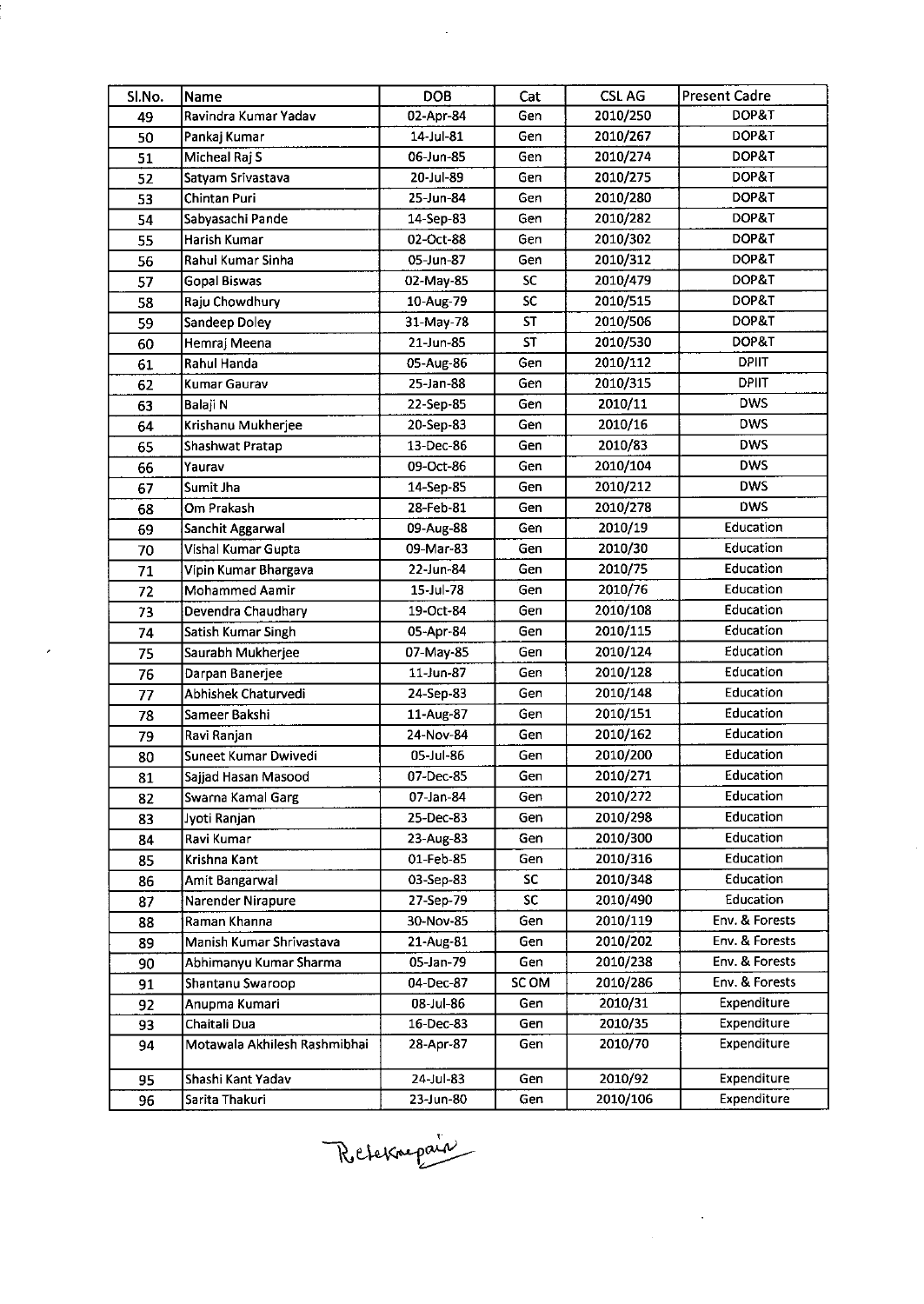| Sl.No. | Name                   | <b>DOB</b> | Cat       | <b>CSLAG</b> | Present Cadre           |
|--------|------------------------|------------|-----------|--------------|-------------------------|
| 97     | Mantosh Kumar Ojha     | 07-Aug-84  | Gen       | 2010/223     | Expenditure             |
| 98     | Satish Kumar Singh     | 06-Jan-85  | Gen       | 2010/224     | Expenditure             |
| 99     | <b>Ravi Garg</b>       | 12-Jul-87  | Gen       | 2010/239     | Expenditure             |
| 100    | Chandan Krishna        | 01-Mar-80  | Gen       | 2010/255     | Expenditure             |
| 101    | Ranjit Kumar           | 30-Jan-81  | GenPH     | 2010/256     | Expenditure             |
| 102    | <b>Bipin Kumar</b>     | 29-Oct-83  | Gen       | 2010/264     | Expenditure             |
| 103    | Shraddha Anand         | 25-Nov-85  | Gen       | 2010/294     | Expenditure             |
| 104    | Sumit Verma            | 12-Sep-78  | SC OM     | 2010/306     | Expenditure             |
| 105    | Chander mohan          | 30-Jul-84  | <b>SC</b> | 2010/398     | Expenditure             |
| 106    | <b>Ravi Kumar</b>      | 10-Jul-83  | SC        | 2010/451     | Expenditure             |
| 107    | <b>Gurdeep Singh</b>   | 02-Aug-79  | <b>SC</b> | 2010/492     | Expenditure             |
| 108    | Sultan Singh Meena     | 06-Jun-84  | <b>ST</b> | 2010/550     | Expenditure             |
| 109    | Paokholen Haokip       | 03-Mar-84  | ST        | 2010/551     | Expenditure             |
| 110    | Lalhmingthang Songate  | 20-Jul-86  | <b>ST</b> | 2010/562     | Expenditure             |
| 111    | Vivek Kumar Mishra     | 05-May-83  | Gen       | 2010/168     | Fertilizer              |
| 112    | Shubham Bhardwaj       | 24-Aug-86  | Gen       | 2010/211     | Fertilizer              |
| 113    | Mahesh Chandra         | 15-Apr-83  | <b>SC</b> | 2010/483     | Fertilizer              |
| 114    | Md Momin Mallick       | 20-Apr-87  | Gen       | 2010/178     | <b>Fisheries</b>        |
| 115    | İShiv Kumar            | 12-Jun-77  | <b>SC</b> | 2010/496     | Food & PD               |
| 116    | Sourabh Kumar          | 29-Oct-80  | Gen       | 2010/187     | Health & FW             |
| 117    | Sonia Nayan            | 07-Jul-87  | SC OM     | 2010/208     | Health & FW             |
| 118    | Surender Kashyap       | 01-Jun-84  | Gen       | 2010/320     | Health & FW             |
| 119    | <b>Tezveer Singh</b>   | 14-Sep-85  | SC        | 2010/463     | Health & FW             |
| 120    | Suidigwangbe Hau       | 18-Nov-82  | <b>ST</b> | 2010/500     | Health & FW             |
| 121    | Chawnglienmawi         | 11-Jun-85  | <b>ST</b> | 2010/526     | Health & FW             |
| 122    | Jacob Lalmalsawm       | 30-Jul-81  | <b>ST</b> | 2010/554     | Health & FW             |
| 123    | Monika Varma           | 23-Sep-84  | Gen       | 2010/188     | <b>Heavy Industries</b> |
| 124    | Amit Kumar Mukherjee   | 02-Apr-85  | Gen       | 2010/27      | 18.B                    |
| 125    | Rama Shokeen           | 17-Apr-88  | Gen       | 2010/103     | 18B                     |
| 126    | Rajiv Kumar            | 27-Mar-84  | Gen       | 2010/134     | 18B                     |
| 127    | Kumar Gandharv         | 13-Jun-84  | Gen       | 2010/295     | 1&B                     |
| 128    | Amit Kumar             | 15-Feb-83  | Gen       | 2010/279     | Labour                  |
| 129    | Vivek Singh            | 15-Sep-87  | SC        | 2010/428     | Labour                  |
| 130    | Navneet Kumar          | 26-Oct-84  | SC.       | 2010/499     | <b>Legal Affairs</b>    |
| 131    | Abhijeet Gaurav        | 01-Nov-87  | Gen       | 2010/6       | <b>MHA</b>              |
| 132    | Mohit Sharma           | 09-Apr-86  | Gen       | 2010/24      | <b>MHA</b>              |
| 133    | Pawan Kumar            | 29-Mar-83  | Gen       | 2010/100     | <b>MHA</b>              |
| 134    | Shyam Shankar          | 14-Jan-85  | Gen       | 2010/136     | <b>MHA</b>              |
| 135    | <b>Abhishek Pandey</b> | 01-Jul-86  | Gen       | 2010/166     | <b>MHA</b>              |
| 136    | Aditi Bhatia           | 24-Mar-89  | Gen       | 2010/179     | <b>MHA</b>              |
| 137    | Shailender Kaushik     | 24-Oct-85  | Gen       | 2010/184     | <b>MHA</b>              |
| 138    | Puneet Sharma          | 26-Oct-87  | Gen       | 2010/214     | MHA                     |
| 139    | Yatender Kumar         | 25-Jul-85  | Gen       | 2010/236     | <b>MHA</b>              |
| 140    | <b>Vikas Prasad</b>    | 23-Jan-81  | Gen       | 2010/243     | <b>MHA</b>              |
| 141    | Anil Kumar             | 14-Sep-86  | Gen       | 2010/254     | <b>MHA</b>              |
| 142    | Surender Sharma        | 31-Jul-83  | Gen       | 2010/270     | MHA                     |
| 143    | Dharam Raj Kumar       | 07-Jan-84  | Gen       | 2010/307     | <b>MHA</b>              |
| 144    | Abhay Kant Jha         | 07-Feb-84  | Gen       | 2010/310     | MHA                     |
| 145    | Arunesh Kumar Singh    | 01-Jun-79  | SC        | 2010/466     | MHA                     |

Rocheropain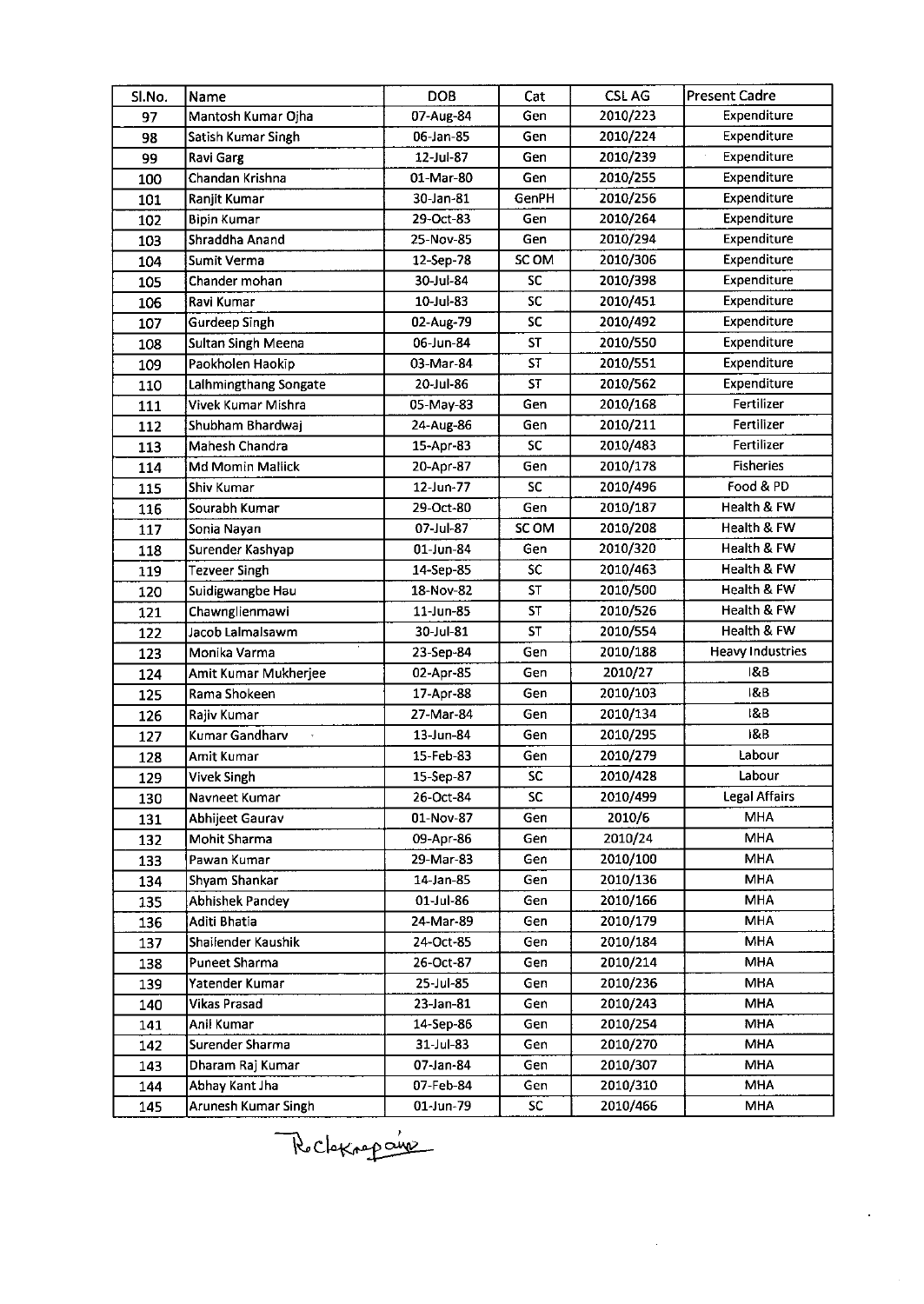| SI.No. | Name                     | <b>DOB</b> | Cat       | <b>CSLAG</b> | <b>Present Cadre</b>  |
|--------|--------------------------|------------|-----------|--------------|-----------------------|
| 146    | Yogesh Kumar             | 28-Aug-87  | <b>SC</b> | 2010/472     | <b>MHA</b>            |
| 147    | L Khamminthang           | 05-Mar-78  | <b>ST</b> | 2010/508     | <b>MHA</b>            |
| 148    | Jyoti Prakash Singh      | 12-Aug-86  | Gen       | 2010/58      | <b>MHA</b>            |
| 149    | Deepak Nagpal            | 25-Oct-85  | Gen       | 2010/66      | <b>MHA</b>            |
| 150    | Faridulla Sarkar         | 01-May-87  | Gen       | 2010/67      | <b>MHA</b>            |
| 151    | Yashdeep Khare           | 11-Sep-87  | Gen       | 2010/140     | <b>MHA</b>            |
| 152    | Sachin Kumar Pareek      | 26-Oct-86  | Gen       | 2010/195     | <b>MHA</b>            |
| 153    | Shantanu Bhattacharjee   | 05-Feb-86  | Gen       | 2010/244     | <b>MHA</b>            |
| 154    | S Lianlalmuan            | 07-Oct-79  | <b>ST</b> | 2010/531     | MHA                   |
| 155    | Prasenjit Dey            | 10-Feb-85  | Gen       | 2010/120     | Mines                 |
| 156    | Dileep Kumar Meena       | 12-Jul-87  | ST        | 2010/559     | <b>Mines</b>          |
| 157    | <b>Ajay Andley</b>       | 27-Jun-62  | Gen       | 2003/1137    | NITI Aayog            |
| 158    | Nikhil Bhatnagar         | 22-Jan-86  | Gen       | 2010/182     | NITI Aayog            |
| 159    | Debala Bhattacharjee     | 19-Jan-86  | <b>SC</b> | 2010/452     | NITI Aayog            |
| 160    | Anjali Rana              | 02-May-89  | Gen       | 2010/171     | <b>NMC</b>            |
| 161    | Ankit Kumar              | 09-Jan-87  | Gen       | 2010/71      | Power                 |
| 162    | Vikal Kumar              | 13-Mar-85  | Gen       | 2010/130     | Power                 |
| 163    | Bhanu Joshi              | 24-Mar-88  | Gen       | 2010/132     | Power                 |
| 164    | Prakash Halder           | 02-Mar-87  | Gen       | 2010/204     | Power                 |
| 165    | Surajit Shaw             | 03-Nov-83  | Gen       | 2010/232     | Power                 |
| 166    | Avinash Kumar            | 15-May-87  | Gen       | 2010/266     | Power                 |
| 167    | Vikram K                 | 21-Feb-86  | Gen       | 2010/284     | Power                 |
| 168    | Roshan Kumar Verma       | 29-Aug-83  | Gen       | 2010/296     | Power                 |
| 169    | Naresh Kumar             | 16-Jan-82  | <b>SC</b> | 2010/470     | Power                 |
| 170    | <b>B. Paukhanthang</b>   | 14-Feb-86  | ST        | 2010/555     | Power                 |
| 171    | Muslim TR                | 15-Apr-83  | Gen       | 2010/96      | Rural Dev.            |
| 172    | Deepak Kumar             | 19-Jan-85  | Gen       | 2010/152     | Rural Dev.            |
| 173    | Anitesh Kumar            | 23-Dec-83  | Gen       | 2010/252     | Science & Tech.       |
| 174    | Pausianmung Hauzel       | 10-Aug-84  | ST OM     | 2010/88      | Shipping              |
| 175    | Jaiveer Kumar            | 28-Feb-90  | Gen       | 2010/60      | <b>Social Justice</b> |
| 176    | Himanshu Prabhakar       | 15-Sep-83  | Gen       | 2010/84      | Social Justice        |
| 177    | Agam Kumar               | 03-Jan-85  | Gen       | 2010/159     | Social Justice        |
| 178    | Niranjan Kumar Choudhary | 24-Dec-83  | Gen       | 2010/198     | Social Justice        |
| 179    | Amit Kumar Jha           | 30-Oct-85  | Gen       | 2010/262     | Social Justice        |
| 180    | Kunal Raja Gautam        | 21-May-82  | <b>SC</b> | 2010/460     | Social Justice        |
| 181    | Bhuwan Bhasker Pandey    | 29-Nov-83  | Gen       | 2010/3       | Steel                 |
| 182    | Niwesh Kumar             | 10-May-83  | Gen       | 2010/80      | Steel                 |
| 183    | Deepak Kumar             | 06-Apr-83  | Gen       | 2010/107     | Steel                 |
| 184    | Nasim Uddin Ansari       | 16-Apr-82  | Gen       | 2010/287     | Steel                 |
| 185    | Mandeep Singh            | 19-Aug-81  | <b>SC</b> | 2010/354     | Steel                 |
| 186    | Devendra Nath            | 19-Aug-62  | Gen       | 2003         | Supply                |
| 187    | Pankaj Kumar Sinha       | 15-Feb-88  | Gen       | 2010/34      | Supply                |
| 188    | Ajit Vikram Chourasia    | 15-Jul-80  | Gen       | 2010/283     | Supply                |
| 189    | Kamlesh Rabidas          | 26-Dec-83  | SC        | 2010/507     | Supply                |
| 190    | Piyush Kumar             | 14-Oct-86  | Gen       | 2010/42      | Telecom               |
| 191    | Ravi Shankar Nirala      | 15-Feb-84  | Gen       | 2010/90      | Telecom               |
| 192    | Hemant Semwal            | 05-Jul-85  | Gen       | 2010/150     | Telecom               |
| 193    | Vishal Kumar Vishwakarma | 16-Oct-86  | Gen       | 2010/231     | Telecom               |
| 194    | Shameem Alam             | 12-Mar-85  | Gen       | 2010/290     | Telecom               |

Reportements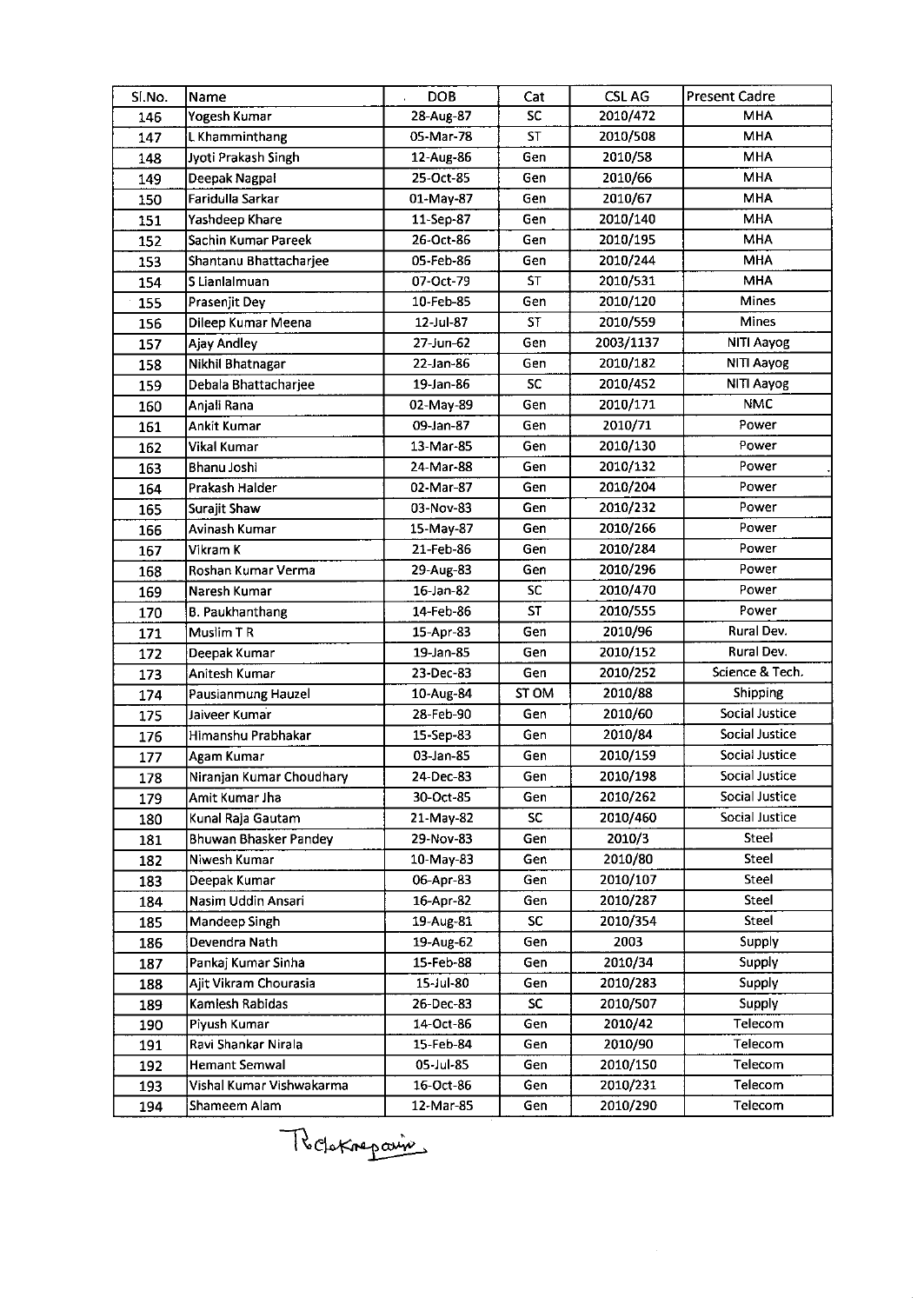| Sl.No. | Name                   | <b>DOB</b> | Cat       | <b>CSLAG</b> | <b>Present Cadre</b>   |  |
|--------|------------------------|------------|-----------|--------------|------------------------|--|
| 195    | Vinita Sinha           | 01-Mar-79  | Gen       | 2010/23      | <b>Textiles</b>        |  |
| 196    | Sachin Vashisth        | 23-Mar-84  | Gen       | 2010/174     | <b>Textiles</b>        |  |
| 197    | Pallav                 | 25-Aug-87  | <b>SC</b> | 2010/459     | <b>Textiles</b>        |  |
| 198    | L Robin                | 01-Jan-82  | <b>ST</b> | 2010/552     | <b>Textiles</b>        |  |
| 199    | Ram Narayan            | 01-Jun-78  | SC        | 2010/491     | <b>Tribal Affairs</b>  |  |
| 200    | S G Timothy            | 04-Mar-85  | <b>ST</b> | 2010/543     | <b>Tribal Affairs</b>  |  |
| 201    | Md Reyazuddin          | 07-Mar-78  | Gen       | 2010/86      | Upsc                   |  |
| 202    | <b>Avishek Datta</b>   | 12-Jul-86  | Gen       | 2010/87      | Upsc                   |  |
| 203    | Ali Iqbal              | 03-Jan-81  | Gen       | 2010/110     | Upsc                   |  |
| 204    | Kumar Gaurav           | 17-Feb-88  | Gen       | 2010/131     | <b>UPSC</b>            |  |
| 205    | Amit Kundan            | 25-Feb-84  | Gen       | 2010/196     | Upsc                   |  |
| 206    | Kundan Kumar Jha       | 02-Feb-88  | Gen       | 2010/207     | Upsc                   |  |
| 207    | Dharmendra Kumar Sinha | 01-Jan-88  | Gen       | 2010/240     | Upsc                   |  |
| 208    | Praveer Bisht          | 26-Mar-86  | Gen       | 2010/268     | Upsc                   |  |
| 209    | Jainul Abadin          | 15-Mar-87  | Gen       | 2010/288     | Upsc                   |  |
| 210    | Shobhit Singh          | 05-Jun-83  | Gen       | 2010/319     | Upsc                   |  |
| 211    | Akhilesh Kumar         | 05-Jul-86  | SC.       | 2010/368     | Upsc                   |  |
| 212    | Pradeep Raj Nayan      | 04-Apr-87  | SC        | 2010/370     | Upsc                   |  |
| 213    | Rajendra Kumar         | 14-Feb-85  | <b>SC</b> | 2010/476     | Upsc                   |  |
| 214    | Amit Kumar             | 23-Oct-87  | SC        | 2010/478     | <b>UPSC</b>            |  |
| 215    | Rampal Singh           | 04-Apr-83  | SC        | 2010/486     | Upsc                   |  |
| 216    | Ginkhansiam Tombing    | 20-Mar-78  | ST        | 2010/510     | Upsc                   |  |
| 217    | Sum Than Lian          | 19-Nov-81  | <b>ST</b> | 2010/544     | Upsc                   |  |
| 218    | T Khamson Vaiphei      | 12-Jun-79  | <b>ST</b> | 2010/560     | Upsc                   |  |
| 219    | Ashish Agrawal         | 20-Nov-85  | Gen       | 2010/32      | <b>Water Resources</b> |  |
| 220    | Inderpreet Singh Kohli | 25-Jun-86  | Gen       | 2010/51      | <b>Water Resources</b> |  |
| 221    | Subhranil Bhattacharya | 10-Nov-83  | Gen       | 2010/63      | <b>Water Resources</b> |  |
| 222    | Surendra Nath Swain    | 20-Jun-84  | Gen       | 2010/64      | <b>Water Resources</b> |  |
| 223    | Rakesh Kumar           | 20-Aug-83  | Gen       | 2010/78      | <b>Water Resources</b> |  |
| 224    | Dilip Kumar            | 25-Dec-84  | Gen       | 2010/98      | <b>Water Resources</b> |  |
| 225    | Sanjeev Kumar Tiwari   | 22-Dec-78  | Gen       | 2010/246     | <b>Water Resources</b> |  |
| 226    | Vikash Khichi          | 31-Dec-83  | <b>SC</b> | 2010/402     | <b>Water Resources</b> |  |
| 227    | Vishal Kumar           | 13-Dec-78  | SC        | 2010/488     | <b>Water Resources</b> |  |
| 228    | <b>Taranjeet Singh</b> | 18-Feb-84  | SC        | 2010/514     | <b>Water Resources</b> |  |
| 229    | H Paulien Gangte       | 16-Oct-82  | <b>ST</b> | 2010/455     | <b>Water Resources</b> |  |
| 230    | <b>Gopal Singh</b>     | 19-Mar-85  | SC        | 2010/504     | Youth Affairs & Sports |  |

 $\sim 10^6$ 

Relatineparie

 $\label{eq:2.1} \mathcal{L}(\mathcal{L}^{\mathcal{L}}_{\mathcal{L}}(\mathcal{L}^{\mathcal{L}}_{\mathcal{L}})) = \mathcal{L}(\mathcal{L}^{\mathcal{L}}_{\mathcal{L}}(\mathcal{L}^{\mathcal{L}}_{\mathcal{L}})) = \mathcal{L}(\mathcal{L}^{\mathcal{L}}_{\mathcal{L}}(\mathcal{L}^{\mathcal{L}}_{\mathcal{L}}))$ 

 $\label{eq:2.1} \frac{1}{\sqrt{2}}\int_{0}^{\infty}\frac{1}{\sqrt{2\pi}}\left(\frac{1}{\sqrt{2\pi}}\right)^{2\alpha} \frac{1}{\sqrt{2\pi}}\int_{0}^{\infty}\frac{1}{\sqrt{2\pi}}\left(\frac{1}{\sqrt{2\pi}}\right)^{\alpha} \frac{1}{\sqrt{2\pi}}\frac{1}{\sqrt{2\pi}}\int_{0}^{\infty}\frac{1}{\sqrt{2\pi}}\frac{1}{\sqrt{2\pi}}\frac{1}{\sqrt{2\pi}}\frac{1}{\sqrt{2\pi}}\frac{1}{\sqrt{2\pi}}\frac{1}{\sqrt{2\pi}}$ 

 $\label{eq:2.1} \frac{1}{\sqrt{2}}\int_{\mathbb{R}^3}\frac{1}{\sqrt{2}}\left(\frac{1}{\sqrt{2}}\int_{\mathbb{R}^3}\frac{1}{\sqrt{2}}\left(\frac{1}{\sqrt{2}}\int_{\mathbb{R}^3}\frac{1}{\sqrt{2}}\right)\frac{1}{\sqrt{2}}\right)\frac{1}{\sqrt{2}}\,d\mu$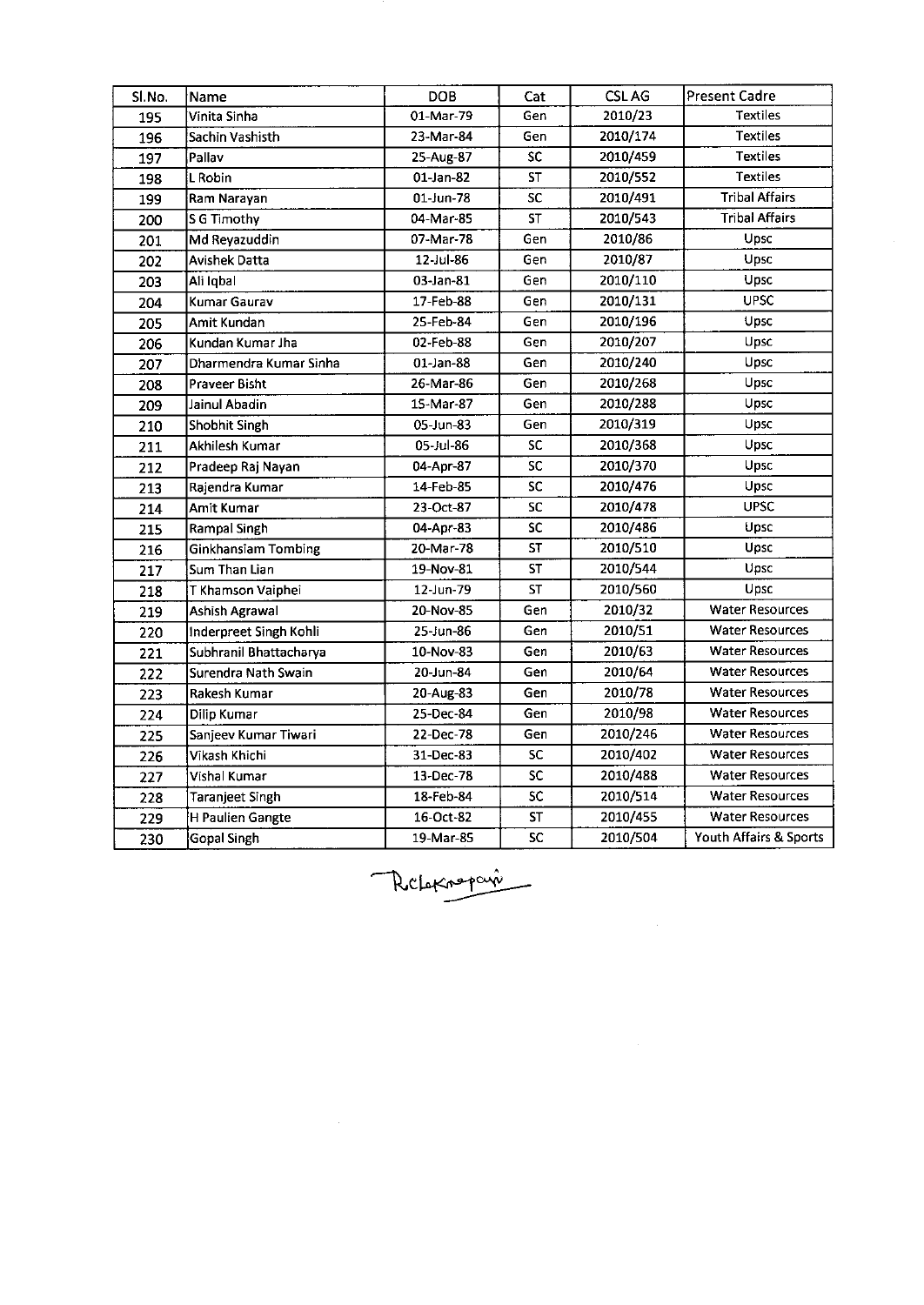# Annexure-II to DoPT Order No. 6/4/2022-CS-I(S) dated 04.06.2022

 $\mathcal{L}^{\text{max}}_{\text{max}}$ 

### MINISTRIES/DEPARTMENTS FROM WHICH DPC RECOMMENDATIONS HAVE NOT BEEN RECEIVED IN RESPECT OF SOSL-2019(SQ)

| S.No. | Name of Ministry/Department |  |
|-------|-----------------------------|--|
|       | Cooperation                 |  |
| 2     | <b>Earth Sciences</b>       |  |
| 3     | Housing & UA                |  |
|       | <b>Minority Affairs</b>     |  |
| 5     | Road Transport & Highways   |  |
| 6     | Women & Child Development   |  |

Richekmapamin

 $\sim$ 

 $\mathcal{L}^{\text{max}}_{\text{max}}$  and  $\mathcal{L}^{\text{max}}_{\text{max}}$ 

 $\mathcal{L}^{\pm}$